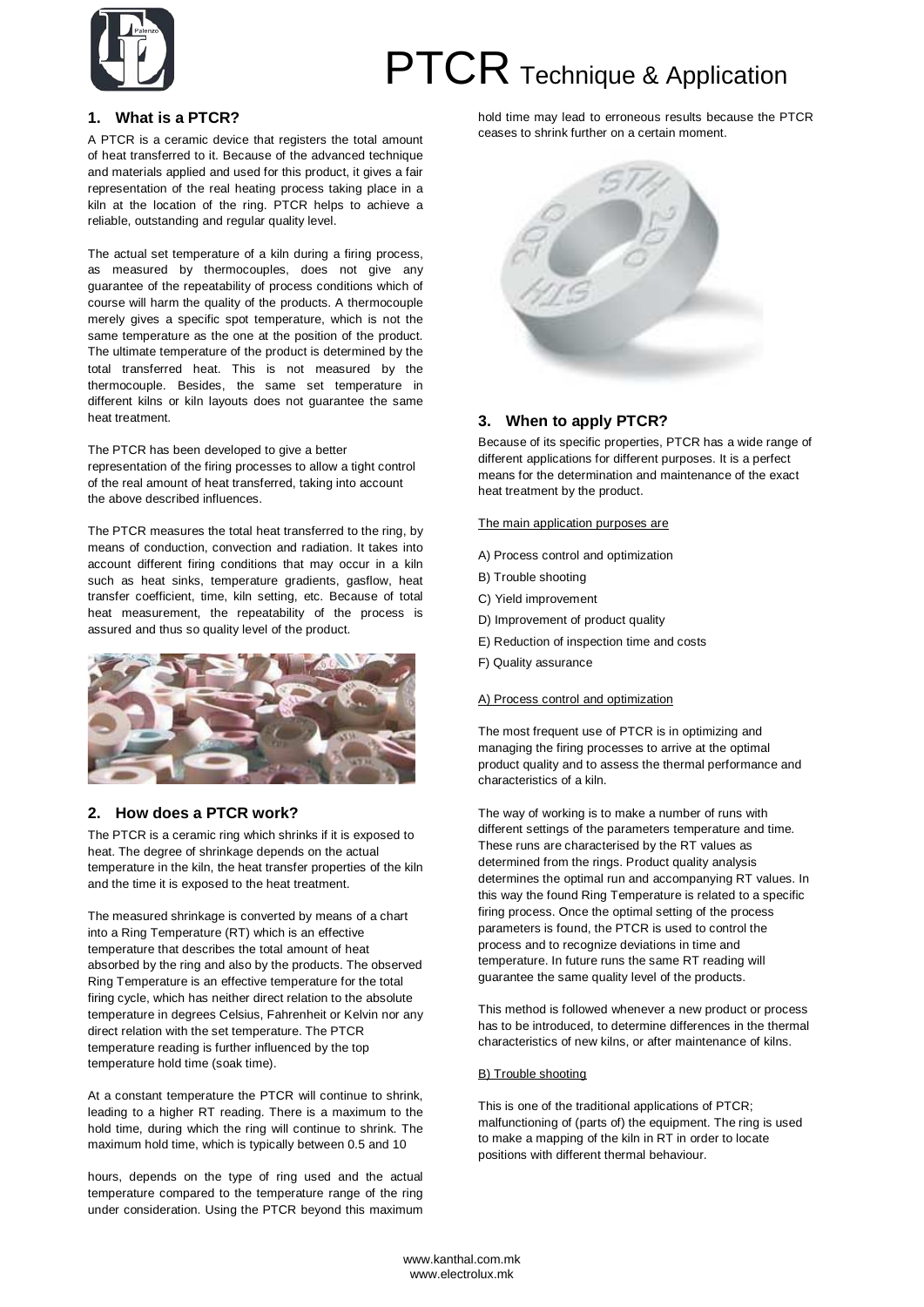After root cause analysis proper corrective action can be taken to resolve the problem(s) after the problem is solved. PTCR are used to monitor the thermal performance of the kiln to signal the problem. In the case of monitoring the number of rings of course is smaller than during the analysis phase.

## C) Yield improvement

Once the mapping of the thermal characteristics is available, one has the possibility to further fine-tune the process settings and optimize the yield. This will also lead to optimization of the energy consumption.

#### D) Improvement of product quality

Because the process is controlled in a much better way, the scatter in the quality of the products is minimised. This means that the quality control of the products can be reduced as a start and may eventually be reduced further to sampling level only or even abandoned completely. Rework (if applicable) will be past tense.

## E) Reduction of inspection time and costs

The improved processing will allow the reduction of the number of products that have to be inspected and may finally lead to elimination of the product testing completely. The only thing left is the measurement of the rings to monitor the process. Easy measurement can be done by using the PTCR Micrometer which allows only one measurement per ring in order to get a reliable result. In time the sampling rate maybe reduced to a bare minimum, reducing the inspection effort to a minimum, whilst guaranteeing an excellent product quality.

## F) Quality Assurance

Process control, as formulated in ISO 9001:2000, nowadays can only be achieved by virtue of the availability of an objective means to monitor and control firing processes PTCR provides this objective method.



# **4. PTCR Application**

## **4.1. General application advice**

The general procedure during the application is as follows:

#### Step 1) Placement of the rings in the kiln

Select the rings with the right temperature range. The rings have to be placed at any location in the kiln where a determination of the thermal performance is desired. Rings do not have to be measured before they are put in to place in the kiln because differences are statistically corrected and integrated in the conversion chart.

#### Step 2) Firing process can take place

## Step 3) Measurement of the rings

After the firing cycle has been terminated, the ring diameters have to be measured. Make sure that the rings are identifiable regarding their position in the kiln for mapping. Every ring only has to be measured once, the special PTCR Micrometer ensures an operator independent, reliable and accurate reading of the ring diameter. In order to assure the reliability the diameters have always to be measured between the two D's.

#### Step 4) Conversion of the diameters into RT

The outer ring diameter can be converted into a Ring Temperature (RT) using the conversion table delivered with every new batch of PTCR. The RT value thus obtained is an accurate representation of the total (cumulative) amount of heat transferred to the products during the temperature cycle.



# **4.2. First time usage**

The first time the PTCR is applied, different (trial) runs with different parameter settings have to be made and the resulting products have to be compared to the quality standard. In this way the optimal process settings and RT values are coupled. In a new run, if the RT values are the same, the firing conditions have been the same and the quality of the product is assured.

It hast o be emphasized, that RT values do not necessarily compare to absolute temperatures. Because it measures the heat transferred to the ring, a longer soak time at the same top temperature will cause the ring to shrink further, resulting in a higher RT value. However the PTCR allow you to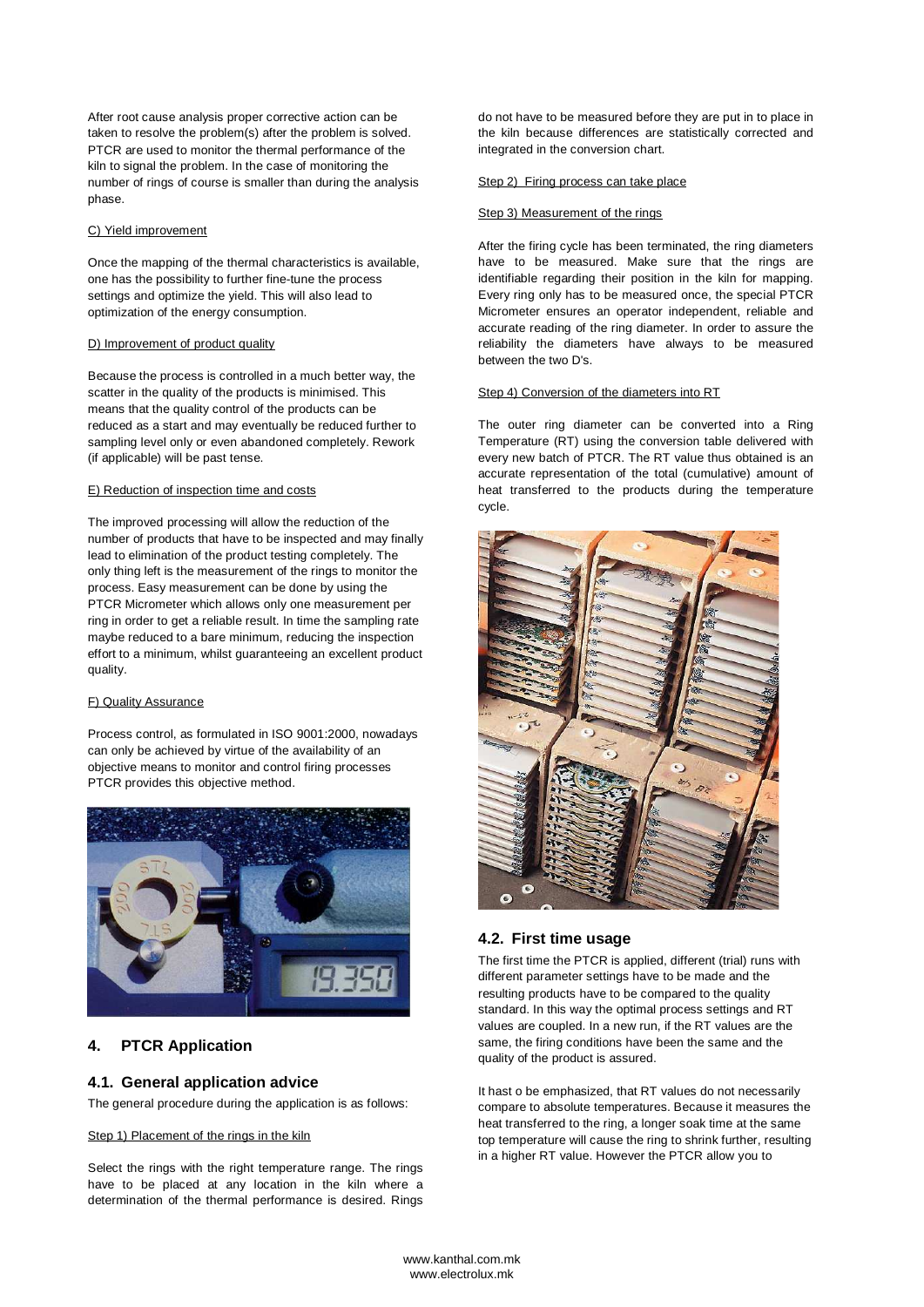accurately determine temperature DIFFERENCE both within and between certain kiln loads and between individual kilns.

The same measured RT values guarantee the same amount of heat transferred. This means that so exactly the same firing conditions have been applied. Relative data in that regard are valid and very useful.

# **4.3. The temperature conversion table**

The shrinkage of the diameter of the ring has to be converted in to the Ring Temperature (RT). This table is updated for every batch of rings to be delivered which means that both the product and the conversion table have a unique relation.

By this re-calibration, all possible effects caused by differences in raw material(s) and deviations of green (zero hour) diameter value are compensated for. This ensures the reading of the shrinkage always to result in the same RT value and thus eliminating batch to batch differences for PTCR. This is one of the reasons why he repeatability and reproducibility of the RT readings is very high. It is important to keep in mind that mixing up of tables and PTCR batches leads to false readings of the RT value.

# **4.4. The PTCR Micrometer**

The PTCR Micrometer is specially developed for the measurement of the outer diameter of each ring. Because of the unique metal construction on which the Micrometer is attached, each ring has each time exactly the same position. This results in one-time-only measurements while the reliability and accuracy is assured.

Other normal Micrometers can be used for the measurement of the diameter, but this results in less accurate and reliable results. Therefore we strongly advise to invest once in the official PTCR Micrometer.

# **4.5. Interpretation of the Ring Temperature**

The main purpose of PTCR is to ensure the repeatability of the firing process and to ensure in this way the constant quality level of the different kiln loads. The Ring Temperature (RT) represents the total amount of heat transferred to the products and thus a constant RT value ensures firing conditions to be identical. The importance of the PTCR is to provide an accurate determination of DIFFERENCES in total heat transferred and to monitor any deviation in the processing conditions. The RT reading has not necessarily a direct relation to the absolute temperature. Under certain conditions RT readings may be related to the absolute temperature scales. The best approximations is obtained by applying a ramp up speed of 120° C/hour and a top temperature hold time (soak time) of 1 hour. The RT reading obtained gives a fair approximation of the absolute temperature with an uncertainty of 10°C.

## **4.6. Different atmospheres**

The PTCR originally has been developed for use in heating processes in air. However the ring may be applied under different atmospheric conditions as well provided some rules are taken into account. We advise clients to contact our customer service desk in case of using the rings for firing processes under reductive or vacuum circumstances. In this way the specific advice can be given in order to get optimal results.

As a general rule it can be stated that, under vacuum conditions and reductive atmospheres like  $N_2/H_2$  mixtures, the ring shave to be prefired for 2 hours at 600°C to burn out the organic binder system of the ring completely. If this is not done properly, the organic material will not disappear as CO2, but will decompose to carbon. This carbon, left behind in the ring, will inhibit the shrinkage of the ring, resulting in a lower RT reading than expected. Under vacuum conditions, the carbon may even precipitate on the kiln wall and contaminate the kiln. Under vacuum too, the RT reading will be lower than expected, because the heat transfer mechanism lacks the contribution of convection.

It is known that PTCR absorb carbon when used in a carbonising atmosphere. The carbon migrates through the ring and will inhibit the shrinkage significantly. It has to be determined by trial and error, to assess whether sufficient shrinkage capability is left to allow an accurate determination of the change in the outer ring diameter.



# **4.7. FAQ**  1. What is a PTCR?

PTCR is a ceramic device, which measures the total heat transferred during a firing cycle. It is not a temperature indicator in the same sense as a thermocouple, it is an energy meter. The indicated Ring Temperature is a standard that has to be the same by rehearsed firing processes under the same conditions. In this way the stability of the process and quality of the products is assured.

#### 2. What is the advantage of PTCR over thermocouples?

PTCR measures the thermal conditions at the same place where the product is located, it measures heat instead of a spot temperature. So it measures the true important

parameter for a firing process: the total amount of heat applied to the product.

#### 3. Why is the temperature reading from the PTCR different from the set temperature?

The PTCA measures heat and the reading depends on the set temperature in the kiln and the time the PTCA is exposed to heat.

# 4. What is the difference between PTCR and its main competitors?

The PTCR allows a numerical determination of the kiln performance and is one of the most reliable products of its kind available on the market. It assures the reproducibility of the heat treatment applied to the product and so it's quality.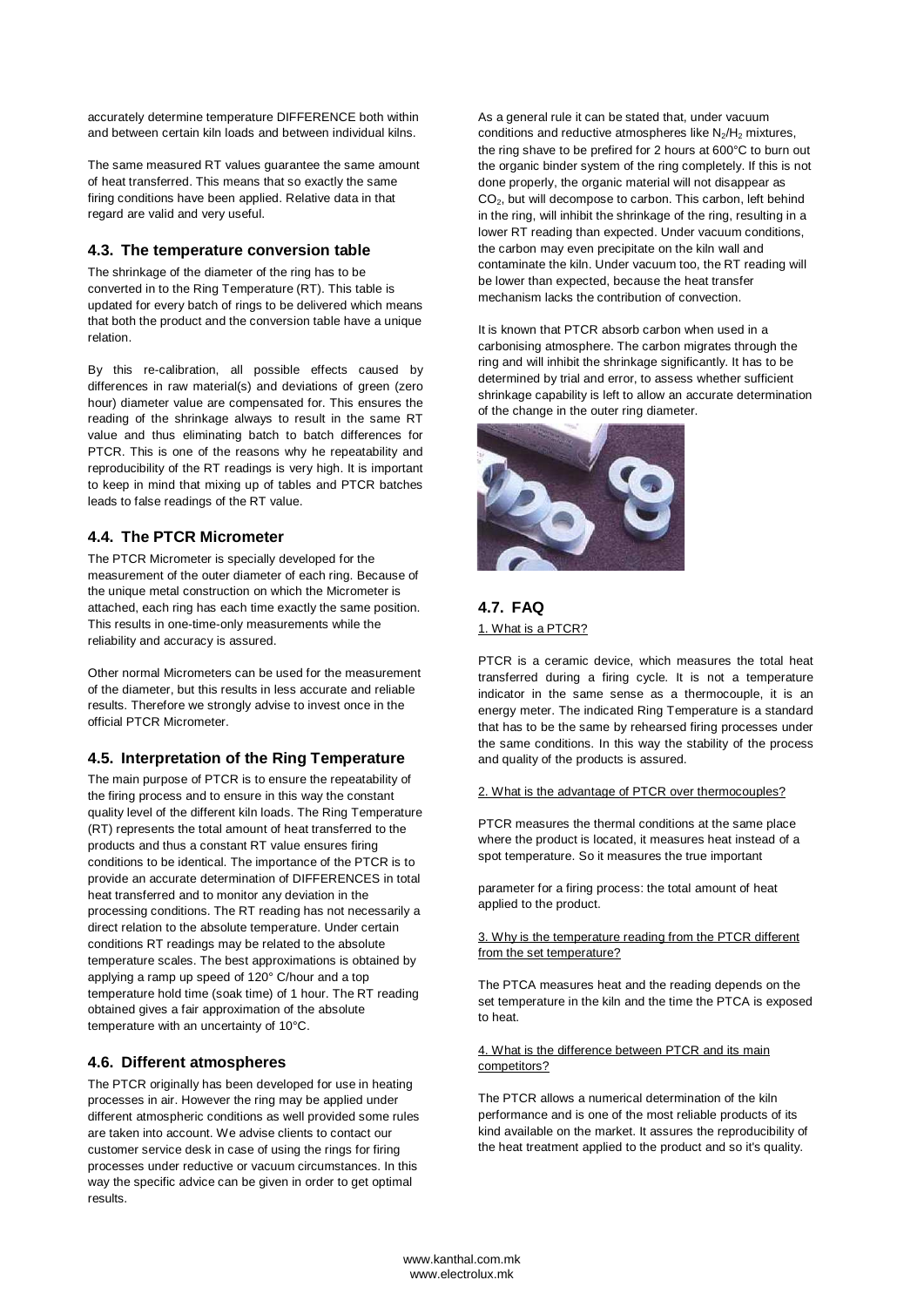Since the ceramic temperature indicator measures heat instead of temperature, the RT reading has no direct relation to the absolute temperature in Celsius or Fahrenheit. Only after taking into account both time and set temperature, a relation between RT value and the Celsius or Fahrenheit scale can be determined.

## 6. Is there any limitation to the type of kiln, where PTCR can be applied?

No, PTCR can be applied in all kinds of kilns used in the industry.

# 7. Can PTCR be used in every atmosphere?

In principle yes. How ever in case of reducing atmospheres or vacuum conditions, the LT and ST versions of PTCR have to be pre-treated by firing them for 2 hours at 600°C in air. After this pre-treatment the PTCR will maintain its full capability without any exception (we advise to contact our customer service desk before using the PTCR in these conditions).



8. Is the performance of the PTCR influenced by the atmospheric conditions?

Yes, the actual atmospheric conditions have an influence on the rate of contraction of the ring. This leads to a RT reading, which may differ from the expected value, e.g. it may be lower. This however has no influence on the reproducibility of the reading, which will still assure the firing conditions to be within the process limits.

#### 9. How is the performance of PTCR affected by the soak time?

The PTCR will continue to contract as long as it is exposed to heat. Effectively this means that at a constant set temperature, the RT reading will be higher, the longer the soak time is.

No, provided the table delivered with a new batch is used, no changes to the settings are necessary. Every new batch of PTCR is factory (re)calibrated to assure the same RT reading under the same kiln conditions.

## 11. Is there any influence of the material of the supports used?

Yes, it is known that "reactive" support material like e.g. carbon strongly inhibits the performance of ceramic temperature indicators. The support should be of a non reactive material, like  $ZrO<sub>2</sub>$ , Al<sub>2</sub>O<sub>3</sub>, SiN etc.

#### 12. Has the temperature ramp-up any influence on the PTCR performance?

Yes it does, because the PTCR registers the cumulative amount of heat absorbed, a long ramp-up time will result in a higher RT reading than a fast temperature ramp-up.

13. Do I need the micrometer to perform the measurements?

To ensure a correct determination of the contraction of the ring, it is of vital importance, that the ring is positioned correctly during the measurement of the ring diameter after the firing cycle is completed. The special measuring device is the best assurance of a correct "foolproof" RT reading.

## 14. Why do different batches yield different ring temperatures and how are these differences compensated for?

Batches differ, there is no question about that, there is no avoiding that. The reason for this is that the materials used to manufacture the rings differ from batch to batch. There are differences in composition, grain size distribution and so on, which affect the shrinkage of the rings made with these materials. So even though the same recipe is used with every batch, there will be small but significant differences.

To compensate for these differences a calibration of each batch by firing rings from the new batch together with rings from the reference batch in their standard conditions can be done. Usually slightly different diameters are found. The diameter from the reference rings gives the actual temperature.

The diameter from the rings of the new batch is correlated to this temperature. This process is repeated 8 times, each time at a different temperature, covering the entire temperature range of the rings. This results in 8 diameters, which correlate to 8 actual temperatures. A curve is fitted through these 8 points, which is used to make the new table. For the standard conditions the differences in shrinkage between the new batch and the reference batch now have been compensated for.

Firing under different conditions (different curve, different atmosphere, etc.) might not have exactly the same effect on rings from different batches. When this is the case, the compensation introduced must be altered in order to achieve the exact same ring temperature with different batches of rings. This is not a bad thing. It is just a modification of the